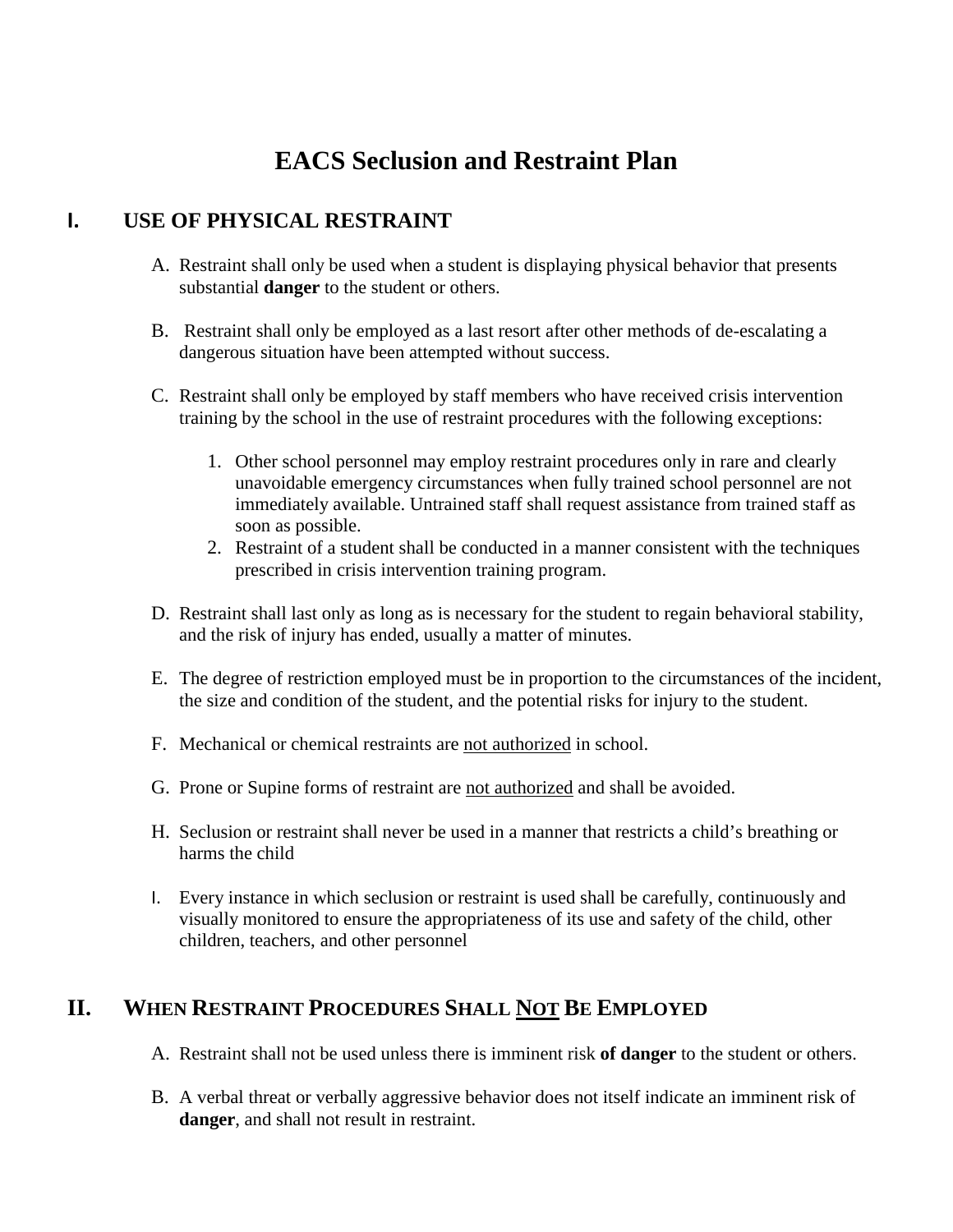- C. Destruction or damage to property does not constitute a risk of imminent **danger** unless in so doing a risk of injury to the student or others is created.
- D. When known medical or physical condition of the student would make the restraint procedures dangerous for that student (e.g. students with heart or circulatory conditions, asthma, etc.) they shall not be employed.
- E. Restraint shall never be used as a punishment, or to force compliance with staff commands*.*

#### **III. USE OF SECLUSION**

- A. Seclusion shall only be used when a student is displaying physical behavior that presents substantial imminent risk of **danger** to the student or others, and the threat could be diminished if the student was in a safe environment away from other students and staff.
- B. Seclusion shall only be employed as a last resort after other methods of de- escalating a dangerous situation have been attempted.
- C. Seclusion shall only be used as long as necessary and shall be discontinued when the student is no longer an imminent **danger** to others.
- D. Seclusion shall only be employed by staff members who have received specific East Allen County Schools approved crisis intervention training in the use of seclusion procedures.
- E. Seclusion must be used only when the student can safely be transported to the seclusion environment by trained staff members using appropriate techniques based on crisis intervention training.
- F. Time out procedures that do not constitute seclusion are permitted in school.
- **G. Students placed in a seclusion environment shall be monitored by a trained staff member a minimum of every 15 minutes for the purpose of determining the student's safety and level of de-escalation. Students who have not successfully de-escalated after 30 minutes shall have a call placed to parents for the purpose of determining next appropriate actions.**
- H. All seclusion environments shall be inspected and shall:
	- 1. Be of reasonable size to accommodate the student and at least one adult.
	- 2. Be of reasonable size to permit students to lie or sit down.
	- 3. Have adequate ventilation including heat and air conditioning as appropriate.
	- 4. Have adequate lighting.
	- 5. Be free of any potential or predictable safety hazards such as electrical outlets, equipment, and breakable glass.
	- 6. Permit direct continuous visual and auditory monitoring of the student.
	- 7. Permit automatic release of any locking device if fire or other emergency in the school exists.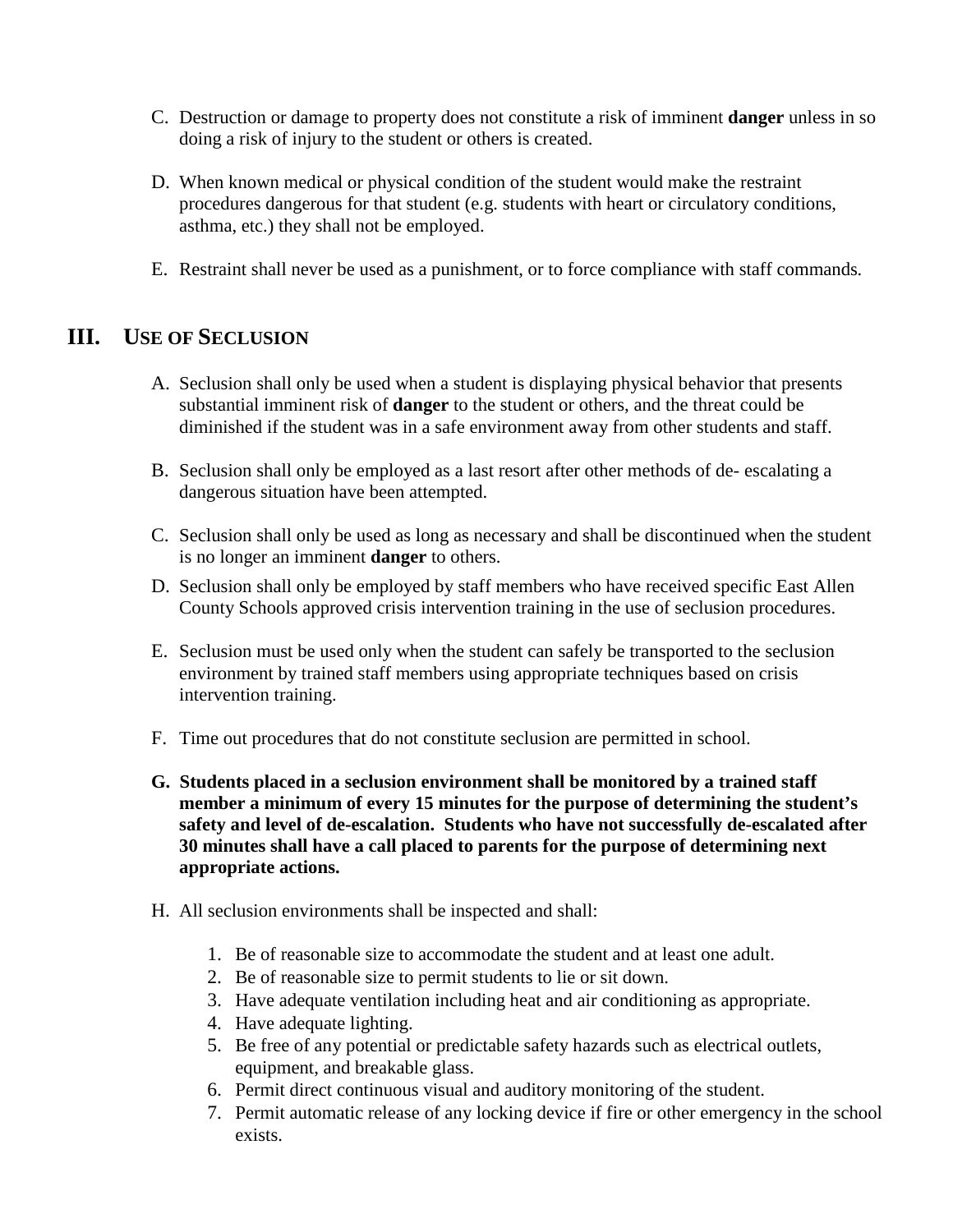- 8. If locked, shall be automatically released after **the student has remained calm for a minimum of 15 minutes** or with any building wide alarm (such as fire, tornado or code red alarm).
- 9. Shall meet current fire and safety codes.

### **IV. WHEN SECLUSION PROCEDURES SHALL NOT BE EMPLOYED**

- A. When the substantial imminent risk of **danger** no longer exists.
- B. When known medical or physical condition of the student would make the seclusion procedures dangerous for that student (e.g. students expressing suicidal thoughts, students with heart or circulatory conditions, asthma, or other conditions).
- C. Seclusion shall never be used unless a staff member can continuously monitor the student for visual or auditory signs of physiological distress, and can communicate with the student.
	- 1. Students shall be permitted to use the restroom upon request, and be escorted to and from the restroom.
	- 2. Students shall be provided water on request.
- D. Seclusion shall never be used as a punishment, or to force compliance with staff commands.

#### **V. TIME-OUT**

Time-out is a behavior reduction procedure in which access to reinforcement is withdrawn for a certain period of time. Time-out occurs when the ability of a student to receive normal reinforcement in the school environment is restricted. Time-out shall be both developmentally and behaviorally appropriate and shall be short in duration.

#### **VI. INFORMING PARENTS AND GUARDIANS GENERALLY**

All student handbooks shall include a statement similar to this:

As a part of the emergency procedures in place in our schools, no student will be restrained and/or placed in seclusion by school staff unless the student's behavior poses an imminent risk of **danger** to him/herself or others. However, significant violations of the law including assaults on students and staff will be reported to the police. As soon as possible after any such use of restraint and/or seclusion, the parents or guardian will be informed when any of these actions have occurred and will be provided with a detailed account of the incident including the circumstances that led to the use of restraint and/or seclusion.

#### **VII. TRAINING**

- A. East Allen County Schools will provide all staff members with basic training about conflict deescalation procedures, the dangers of seclusion and restraint, and procedures for contacting fully trained and certified staff when behavioral crises occur.
- B. This training will be recurrent and will be provided to new staff.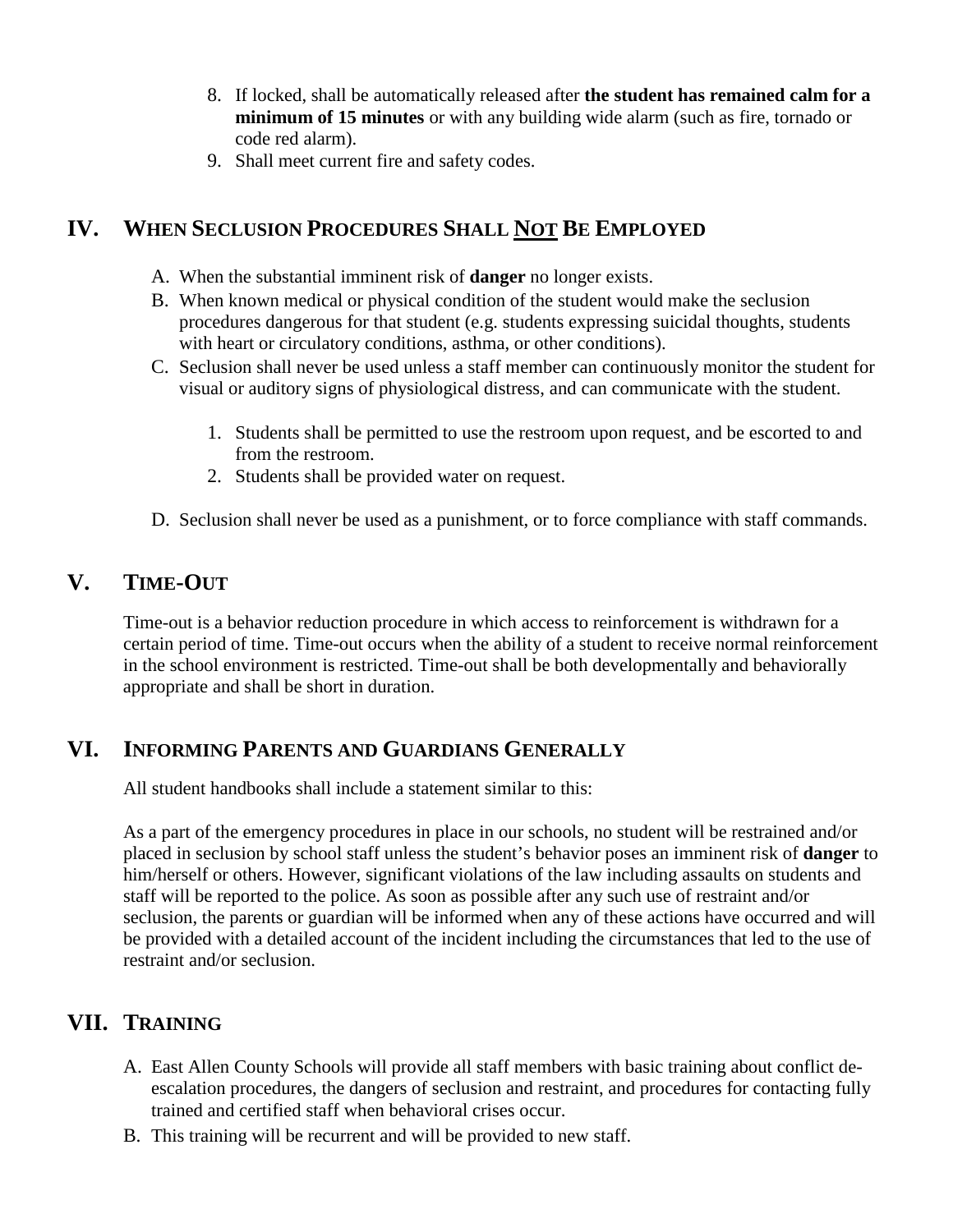- C. East Allen County Schools will determine a specific curriculum and method of providing training related to seclusion or restraint.
- D. A core group of appropriate personnel will be trained in each building in crisis intervention techniques which will include the use of seclusion and restraint procedures.
- E. Recurrent training will be provided on a regular basis at least annually.

## **VIII. Reporting, Documentation and Debriefing Requirements**

- A. Immediately after the student has restored emotional and behavioral control following the use of restraint and/or seclusion, a staff member not involved with the incident shall examine the student to ascertain if any injury has been sustained during the seclusion or restraint.
- B. The building administrator or designee will verbally notify the parent/guardians as soon as possible *(no later than the end of the school day in which the seclusion or restraint occurs)*.
	- 1. The Principal or designee will update the parent/guardian on the student's current physical and emotional state and
	- 2. Will discuss strategies to assist the parent/guardian in dealing with any residual effects of the incident.
- C. Incident Report
	- 1. Staff involved in the use of seclusion or restraint will contribute in an "Incident Report" as soon as practical after the use of seclusion or restraint.
	- 2. The building administrator or designee will send a copy of the written report to the parent or guardian documenting the use of seclusion or restraint*,* and will place a copy of the report in the student's confidential file.
	- 3. A copy of the incident report shall also be sent to a designated East Allen County Schools administrator.
- D. A minimum of the following will be included in the incident report created after each instance of restraint or the use of seclusion:
	- 1. The student's name;
	- 2. The racial/ethnic status of the student;
	- 3. The date and time of the incident;
	- 4. The duration of any seclusion or restraint; or the beginning and ending times of the restraint and/or seclusion;
	- 5. A description of any relevant events leading up to the incident;
	- 6. A description of any interventions used prior to the implementation of seclusion or restraint;
	- 7. A description of the incident and/or student behavior that resulted in implementation of seclusion or restraint including a description of the danger of injury which resulted in the seclusion or restraint
	- 8. A log of the student's behavior during seclusion or restraint, including a description of the restraint technique(s) used and any other interaction between the student and staff;
	- 9. A description of any injuries (to students, staff, or others) or property damage;
	- 10. A description of the planned approach to dealing with the student's behavior in the future;
	- 11. A list of the school personnel who participated in the implementation, monitoring, and supervision of seclusion or restraint and whether they had training related to seclusion or restraint;